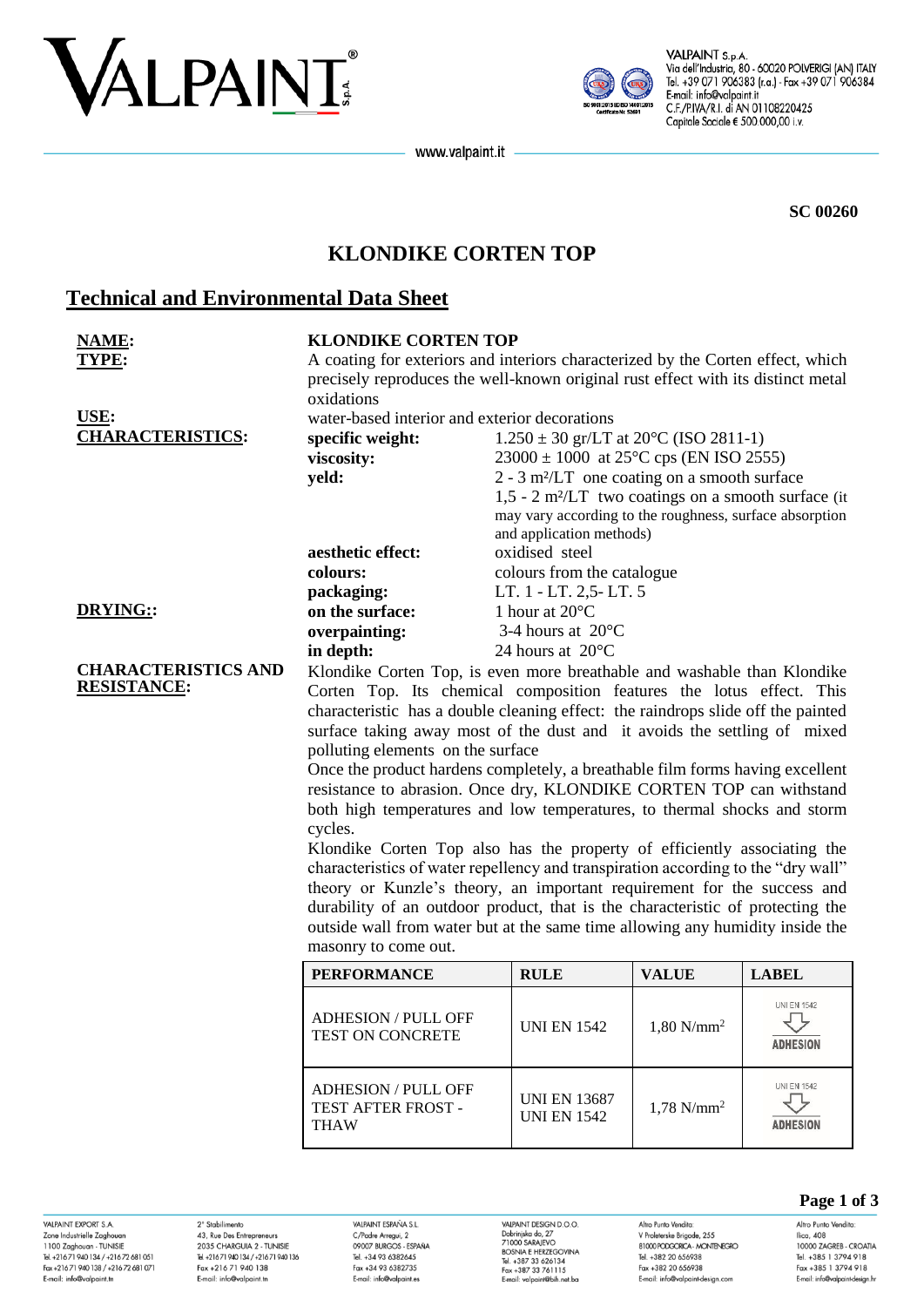



VALPAINT S.p.A. Victor VI 0:0:0:0<br>Via dell'Industria, 80 - 60020 POLVERIGI (AN) ITALY<br>Tel. +39 071 906383 (r.a.) - Fax +39 071 906384 E-mail: info@valpaint.it C.F./P.IVA/R.I. di AN 01108220425 Capitale Sociale € 500.000,00 i.v.

www.valpaint.it

#### **SC 00260**

| <b>PERFORMANCE</b>                                | <b>RULE</b>                     | <b>VALUE</b>                                                   | <b>LABEL</b>                                                                  |  |
|---------------------------------------------------|---------------------------------|----------------------------------------------------------------|-------------------------------------------------------------------------------|--|
| <b>WATER PERMEABILITY</b>                         | <b>UNIEN</b><br>1062-3          | $W<0,09$ Kg/m <sup>2</sup> h <sup>1/2</sup><br>Class III (low) | UNI EN 1062-3<br><b>WATERPROOF</b>                                            |  |
| <b>WATER VAPOR</b><br><b>TRANSPIRATION</b>        | <b>UNIEN</b><br><b>ISO 7783</b> | V <sub>2</sub><br>(medium)                                     | <b>UNI EN ISO 7783</b><br><b>BREATHABLE</b>                                   |  |
| PERMEABILITY TO CARBON<br>DIOXIDE CO <sub>2</sub> | <b>UNIEN</b><br>1062-6          | $Sd = 3358m$<br><b>VERY LOW</b><br>>50m                        | UNI EN 1062-6<br>CO <sub>2</sub><br>6CO <sub>2</sub><br><b>IMPERMEABILITY</b> |  |
| THERMAL COMPATIBILITY<br><b>10 THERMAL CYCLES</b> | <b>UNIEN</b><br>13687-2         | No defects after<br>the tests                                  | UNI EN 13687-1<br>≯ń.<br><b>THERMAL SHOCK</b>                                 |  |
| THERMAL COMPATIBILITY<br>50 FREEZE / THAW CYCLES  | <b>UNIEN</b><br>13687-1         | No defects after<br>the tests                                  |                                                                               |  |
| <b>RESISTANCE TO ALGAE</b><br><b>GROWTH</b>       | <b>UNIEN</b><br>15458           | $\Omega$<br><b>NO GROWTH</b>                                   | <b>UNI EN 15458</b><br><b>ANTIALGAE</b>                                       |  |
| <b>RESISTANCE TO FUNGI</b><br><b>GROWTH</b>       | <b>UNIEN</b><br>15457           | $\Omega$<br><b>NO GROWTH</b>                                   | <b>UNI EN 15457</b><br><b>ANTIFUNGI</b>                                       |  |
| <b>CE MARKING</b>                                 | <b>UNIEN</b><br>1052-4          | <b>COMPLIANCE</b><br>OF<br><b>PERFORMANCE</b>                  | UNI FN 1052-4                                                                 |  |

#### **ENVIROMENTAL**   $PERFORMANCES$

| <b>PERFORMANCES</b>                                        | <b>STANDARD</b>         | <b>VALUE</b>                                             | <b>LABEL</b>                                                 |
|------------------------------------------------------------|-------------------------|----------------------------------------------------------|--------------------------------------------------------------|
| <b>ABSENCE OF</b><br><b>DANGEROUS</b><br><b>SUBSTANCES</b> |                         | <b>FREE</b>                                              | IPA<br><b>APEO</b><br><b>FORMALDEIDE</b><br><b>AMMONIACA</b> |
| <b>FORMALDEHYDE ISSUE</b><br>RATE, X                       | JIS A 1902-3            | $X < 0.005$ mg/m <sup>2</sup> h<br><b>F****</b>          | K09025 - K09026<br><b>FORMALDEIDE</b><br><b>FREE</b>         |
| <b>VOC</b><br>ON PRODUCT TO USE                            | Directive<br>2004-42-CE | max $10 \text{ g/L}$<br>(Ue Limit 200 g/L)<br>$A/I$ Cat. |                                                              |

VALPAINT EXPORT S.A. Zone Industrielle Zaghouar 1100 Zaghouan - TUNISIE<br>Tel. +216 71 940 134 / +216 72 681 051 Fax +21671 940 138 / +21672 681 071<br>E-mail: info@valpaint.tn

2° Stabilimento<br>43, Rue Des Entrepreneurs 2035 CHARGUIA 2 - TUNISIE<br>Tel. +21671 940 134 / +21671 940 136 Fax +216 71 940 138<br>E-mail: info@valpaint.tn

VALPAINT ESPAÑA S.L.<br>C/Padre Arregui, 2<br>09007 BURGOS - ESPAÑA<br>Tel. +34 93 6382645 Fax +34 93 6382735 E-mail: info@valpaint.er

VAIPAINT DESIGN D.O.O.<br>Dobrinjska do, 27<br>71000 SARAJEVO<br>BOSNIA E HERZEGOVINA<br>Tel. +387 33 626134<br>Fax +387 33 761115<br>E-mail: valpaint@bih.net.ba

Altro Punto Vendita:<br>V Proleterske Brigade, 255 81000 PODGORICA - MONTENEGRO<br>Tel. +382 20 656938 Fax +382 20 656938<br>E-mail: info@valpaint-design.com

## **Page 2 of 3**

Altro Punto Vendita:<br>Ilica, 408 10000 ZAGREB - CROATIA<br>Tel. +385 1 3794 918 Fax +385 1 3794 918 E-mail: info@valpaint-desian.hr